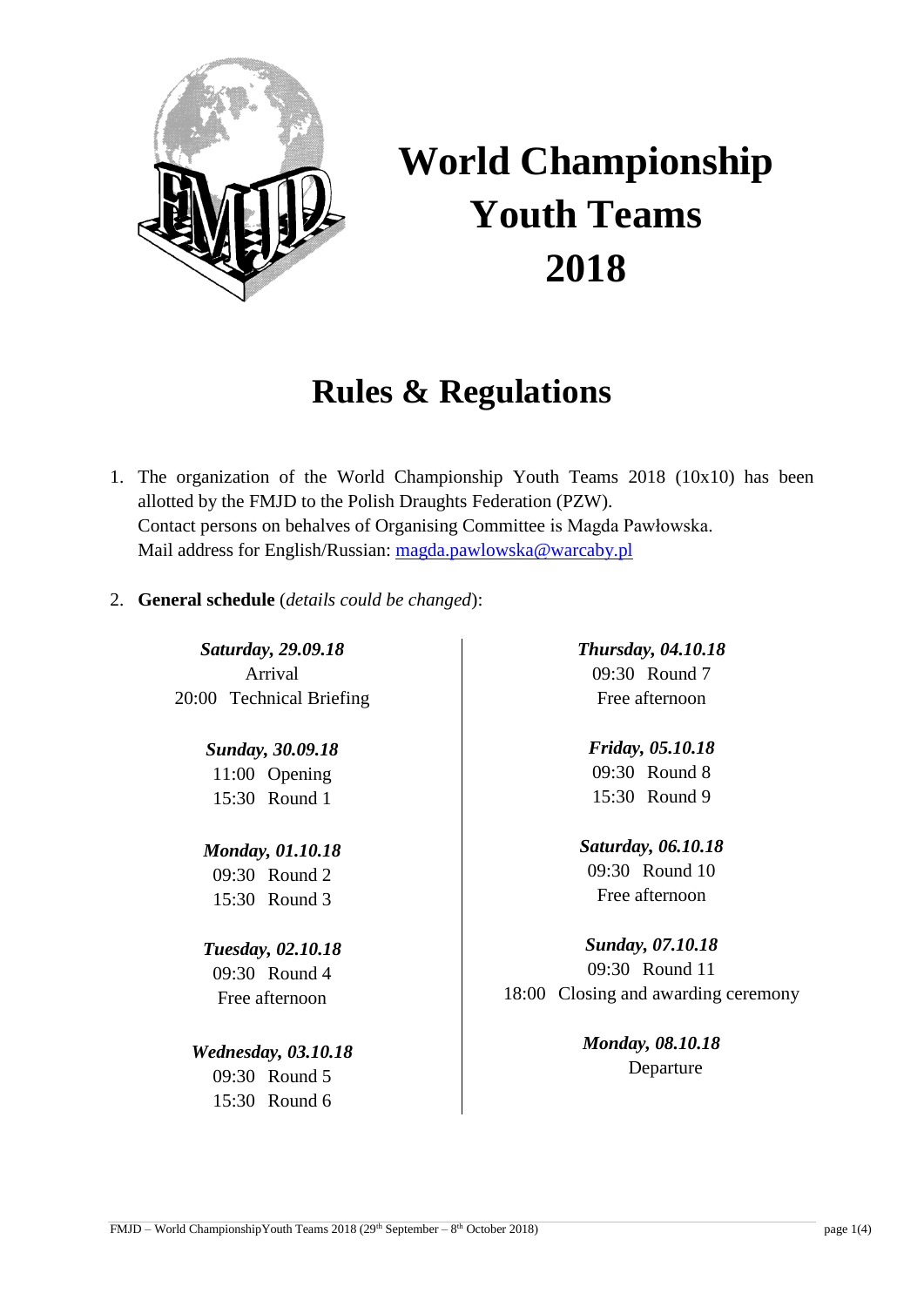### 3. **Official hotels of the organization :**

- *Hotel Hetman* Address: aleja Przyjaźni 6, 37-620 (Horyniec-Zdrój)
- *Hotel Dukat*
	- Address: ul.Mickiewicza 8, 37-620 (Horyniec-Zdrój)

Accommodation is possible only in places, provided by organizers.

#### 4. **Playing Room:**

Szkoła Podstawowa, Jana III Sobieskiego 8 (Horyniec-Zdrój)

### 5. **Official web: <http://horyniec18.warcaby.pl/>**

### 6. **Technical details:**

There will be 2 separate tournaments for boys and girls. Teams must be composed by 3 players from the same nationality:

- 1 Junior (Under 20 born in 1999 or later);
- 1 Cadet (Under  $17$  born in 2002 or later);
- 1 Minicadet (Under 14 born in 2005 or later).

Each player will play only against players from other teams in the same age category.

Only the following country teams (qualified by FMJD Youth Country Classification) can participate in the competition:

| <b>Boys</b>    | <b>Girls</b>   |
|----------------|----------------|
| 1. Russia      | 1. Russia      |
| 2. Netherlands | 2. Belarus     |
| 3. China       | 3. Mongolia    |
| 4. Mongolia    | 4. China       |
| 5. Poland      | 5. Poland      |
| 6. Belarus     | 6. Netherlands |
| 7. Latvia      | 7. Latvia      |
| 8. Ukraine     | 8. Ukraine     |
| 9. Estonia     | 9. Estonia     |
| 10. Lithuania  | 10. Lithuania  |
| 11. France     | 11. Turkey     |
| 12. Italy      | 12. Poland II  |
| 13. Suriname   |                |
| 14. Turkey     |                |
| 15. Kazakhstan |                |
|                |                |

### **Qualified Teams**

16. Poland II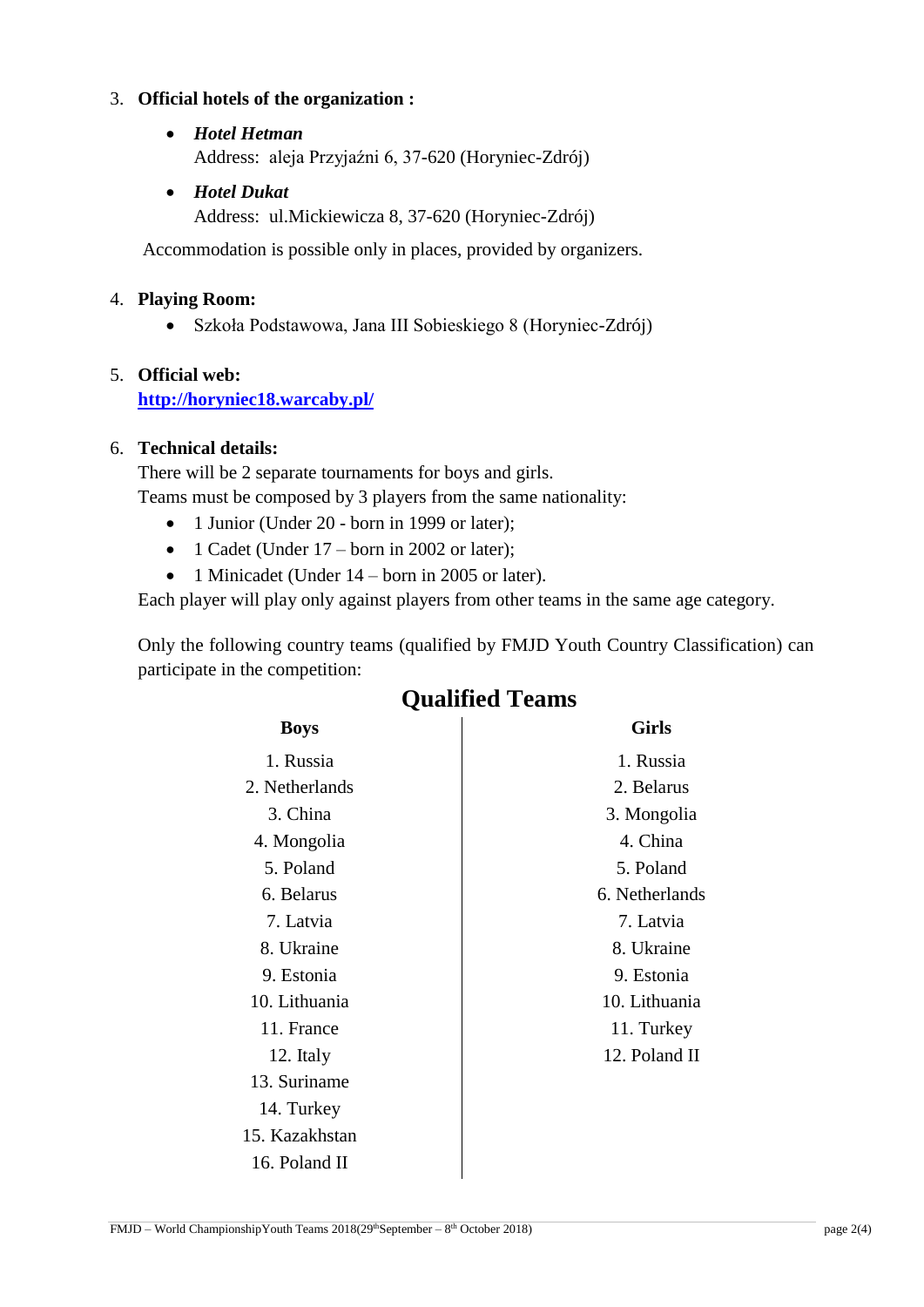If a team is composed by players who could play in multiple categories (for exemple 3 minicadets) during the technical briefing on 29<sup>th</sup> September, or maximum 2 hours before the start of  $1<sup>st</sup>$  round, the coach has to write (inside a closed envelope) who will play during the tournament as Junior, as Cadet and as Minicadet.

Substitution of players during the tournament won't be admitted. The players will play permanently in the same category for the whole tournament.

### **Competition system:**

- **Boys**

Rounds 1-7, two groups, Round robin. Teams from the 1st to the  $4<sup>th</sup>$  in each group qualify for the Final A, from the  $5<sup>th</sup>$  to the  $8<sup>th</sup>$  will play in the Final B.

Rounds 8-11, Final A (8 teams) and Final B Round robin. Results between teams in the qualification groups are saved in the final.

- **Girls**

Round robin, 11 rounds.

Fisher system with 80 minutes +1 min/move and the official FMJD software Draughts Arbiter will be used.

7. **Subscription fee to FMJD:**  $75 \in \text{per team}$ . **ONLY** by electronic payments! **Bank account FMJD** for electronic payment of the subscription fees IBAN: NL09ABNA0513903682 BIC code: ABN ANL 2a ABN/AMRO 51.39.03.682

### 8. **Applications**

Deadline for registration and reservation of the hotel:

- Use only the **EXCEL document FMJDY\_1802** to be received before the **1st of September** by the FMJD Tournament director Youth.
- Apply by E-mail to [daniele.macali@fid.it,](mailto:daniele.macali@fid.it) with a copy to [tdy@fmjd.org](mailto:tdy@fmjd.org) **and** also to the organization committee [magda.pawlowska@warcaby.pl](mailto:magda.pawlowska@warcaby.pl) & cc to [biuro@warcaby.pl](mailto:biuro@warcaby.pl)

### 9. **Accommodation**

Official package: Qualified teams (3 players) will have full hospitality (inclusive of meals) from the supper of  $29<sup>th</sup>$  September supper till of  $8<sup>th</sup>$  October breakfast. Price for hotel (included meals) for coaches, trainers, parents and others, if paid in advance by bank account:

- Coaches, trainers, parents & other 30 $\epsilon$  (Euros) per person / per day
- Single rooms available for 50 $\epsilon$  (Euros) per person / per day

Extra days should be noticed to the organizer not later than 1<sup>st</sup> September.

Payments in cash for the hotel accommodation will be possible but with  $10 \epsilon$  surcharge per person and should be notified to the organizer not later than 1<sup>st</sup> September.